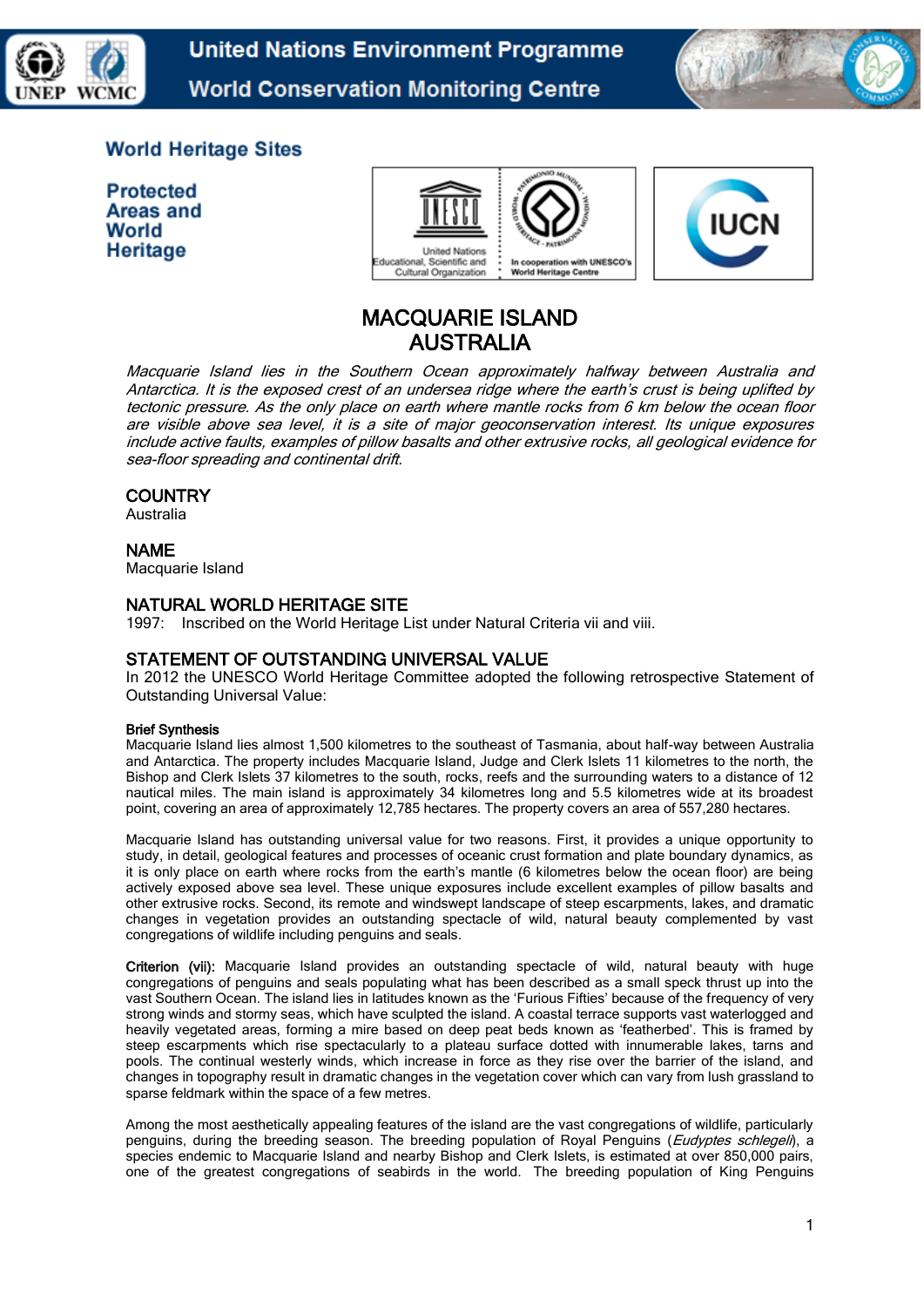(Aptenodytes patagonicus), estimated at around 150,000-170,000 breeding pairs in 2000, is still expanding. As the King Penguin chicks do not leave the vicinity of the nest for a year, they survive the rigours of winter by huddling together on the windy and snow-swept beaches. Four species of albatross nest on steep and rugged cliffs and are easily viewed when nesting. Elephant Seals (Mirounga leonina) also form impressive colonies during the breeding season.

Criterion (viii): Macquarie Island and its outlying islets are geologically unique in being the only place on earth where rocks from the earth's mantle are being actively exposed above sea level. The island is the exposed crest of the undersea Macquarie Ridge, raised to its present position where the Indo-Australian tectonic plate meets the Pacific plate. These unique exposures provide an exceptionally complete section of the structure and composition of both the oceanic crust and the upper mantle, and provide evidence of 'sea-floor spreading' and tectonic processes that have operated for hundreds of millions of years. The geological evolution of Macquarie Island began 10 million years ago and continues today with the island experiencing earthquakes and a rapid rate of uplift, all of which are related to active geological processes along the boundary between the two plates.

Sequences from all crustal levels, down to 6 kilometres below the ocean floor, are exposed as a result of tilting and differential uplift on Macquarie Island. This provides rare evidence for sequences that are common from the bottom of the oceans to the upper mantle, but not seen elsewhere in surface outcrops. The lack of deformation of this exposed crust is highly significant as it exhibits key interrelated and interdependent oceanic crustal elements in their natural relationship.

Macquarie Island is the only ophiolite (a well-developed and studied geological complex) recognised to have been formed within a major ocean basin. The geology of the island is therefore considered to be the connecting link between the ophiolites of continental environments and those located within the oceanic crust.

#### **Integrity**

The property is of sufficient size and contains the necessary elements to demonstrate the key aspects of the geological processes of Macquarie Island and the outlying Bishop and Clerk and Judge and Clerk islets. All major elements of the Macquarie deformational zone are included in the property.

Human impacts, commencing on Macquarie Island in 1810, have resulted in major changes to the biota of the reserve. The commercial exploitation of seals and penguins, together with the introduction of alien species, resulted in the extinction of some native species and major declines in others. Resultant modifications to vegetation associations and nutrient cycles severely impacted on some species while benefiting others.

Active management programmes, commenced in the 1960s, are aimed at stopping and/or reversing some of these trends. Some of these programmes have resulted in very rapid changes, including the eradication of feral cats and wekas from the island. However, the recovery of natural ecosystem processes as a result of these management programmes may take centuries. Macquarie Island is remote and well protected and managed.

#### Protection and Management Requirements

The property is vulnerable to the consequences of anthropogenic climate change. The other threat to the integrity of the property, which is monitored and managed, is the spread of introduced species and pathogens. A project to eradicate the remaining mammalian pest species (rabbits, black rats and mice) is underway, and is expected to be completed in 2016.

Macquarie Island, the adjacent islets of Judge and Clerk and Bishop and Clerk, and all surrounding waters out to three nautical miles, is managed as a nature reserve by the Tasmanian Parks and Wildlife Service (PWS). Management of the reserve is guided by the Macquarie Island Nature Reserve and World Heritage Area Management Plan 2006. Most of the waters out to 200 nautical miles to the east of the reserve are within the Macquarie Island Commonwealth Marine Reserve, which is managed by the Australian Government in cooperation with the PWS.

Overarching management of the World Heritage values occurs under national legislation, the *Environment* Protection and Biodiversity Conservation Act 1999 (the Act). All World Heritage properties in Australia are 'matters of national environmental significance' protected and managed under the Act. This Act is the statutory instrument for implementing Australia's obligations under a number of multilateral environmental agreements, including the World Heritage Convention. By law, any action that has, will have or is likely to have a significant impact on the World Heritage values of a World Heritage property must be referred to the responsible Minister for consideration. Substantial penalties apply for taking such an action without approval. Once a heritage place is listed, the Act provides for the preparation of management plans which set out the significant heritage aspects of the place and how the values of the site will be managed.

Importantly, this Act also aims to protect matters of national environmental significance, such as World Heritage properties, from impacts even if they originate outside the property or if the values of the property are mobile (as in fauna). It thus forms an additional layer of protection designed to protect values of World Heritage properties from external impacts.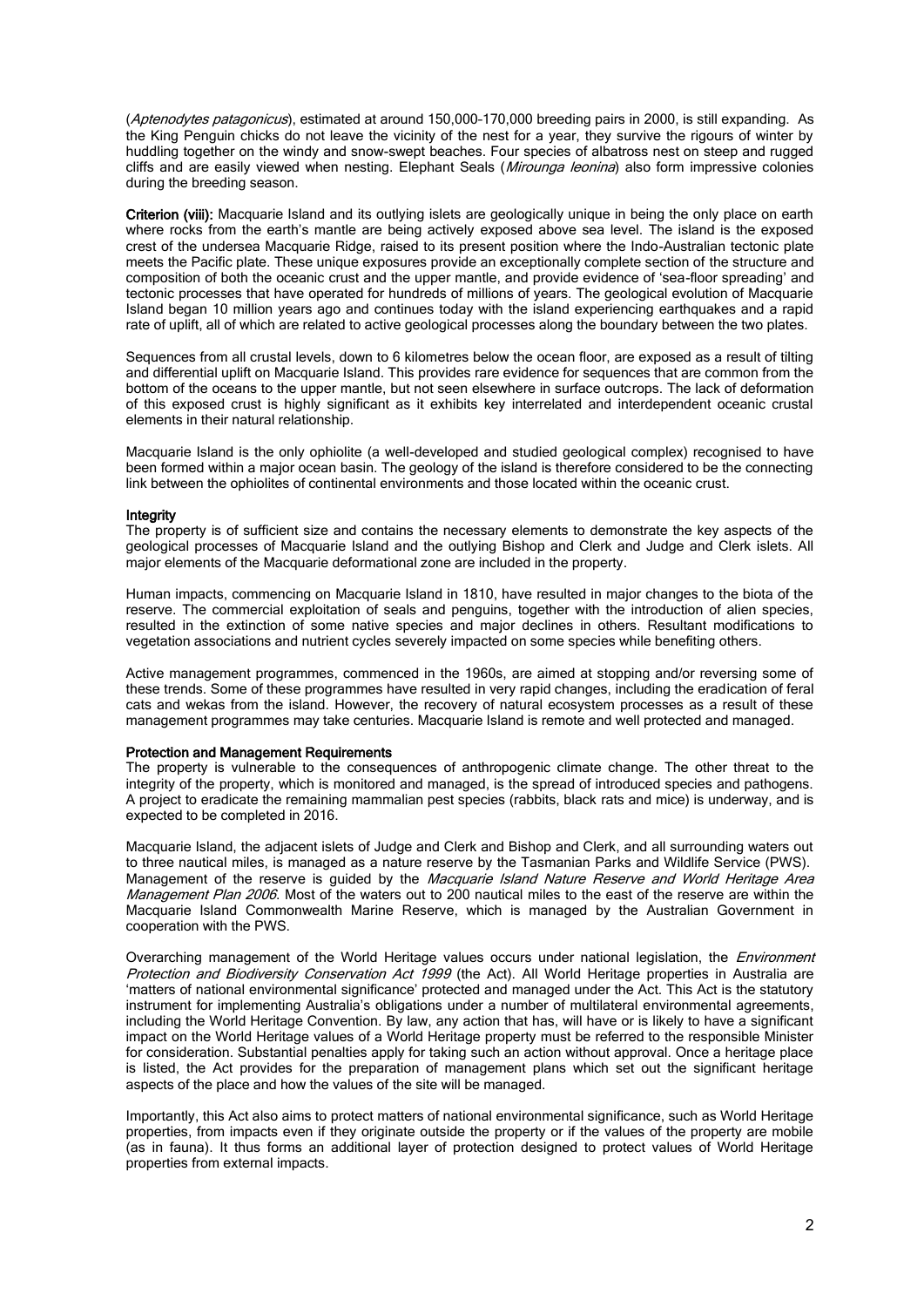### INTERNATIONAL DESIGNATION

- 1977: Designated a Biosphere Reserve under the UNESCO Man & Biosphere Programme  $(12,785$  ha)
- 2010: Status to be withdrawn because there are no permanent human residents (UNESCO, 2010).

## IUCN MANAGEMENT CATEGORY

Ia Strict Nature Reserve

## BIOGEOGRAPHICAL PROVINCE

Insulantarctica (7.4.9)

#### GEOGRAPHICAL LOCATION

Macquarie Island lies in the Southern Ocean nearly halfway between Australia and Antarctica, approximately 1,470 km south-southeast of Tasmania and 1,130 km southwest of New Zealand between 54 $\degree$ 29' to 54 $\degree$ 47'S and 158 $\degree$ 47' to 158 $\degree$ 58'E.

#### DATES AND HISTORY OF ESTABLISHMENT

- 1933: The island gazetted a Wildlife Sanctuary under the provisions of the Animals & Birds Protection Act of 1928;
- 1971: Declared a Conservation Area under the Tasmanian National Parks and Wildlife Act;
- 1972: Upgraded a State Reserve under the same act by Statutory Rule 1972/152;
- 1977: Entered on the Register of the National Estate and designated a UNESCO Biosphere Reserve;
- 1978: Extended to its present boundaries to include the Bishop and Clerk islets, the Judge and Clerk islets and the surrounding seas out to 3 nautical miles. Formally declared a state Nature Reserve and a restricted area by Statutory Rule 1978/121);
- 1997: The marine area extended as the Macquarie Island Marine Park (16,244,510 ha) from the 3nm (5.5 km) limit to 12 nautical miles (22.24 km) over the southwest quarter of the surrounding exclusive economic zone. 5,798,970 ha of the zone is highly protected.

### LAND TENURE

The state of Tasmania owns the island, islets, rocks, reefs and surrounding sea to 3 nautical miles from the low water mark. The Commonwealth of Australia has jurisdiction over the marine area from the 3nm limit to 12 nautical miles. It is now managed by the Tasmanian Parks and Wildlife Service (PWS) of the Department of Tourism, Arts and the Environment.

### AREA

12,785 ha, land area. The 527,215 ha surrounding marine area within the 12nm limit is mapped in the World Heritage area by the Tasmanian Parks and Wildlife Service 2006 Management Plan.

### ALTITUDE

0-433m (Mt. Hamilton).

### PHYSICAL FEATURES

The Reserve, a subantarctic island 34 km long and averaging 5 km wide, with the Bishop and Clerk Islets 37 km to its south and the Judge and Clerk Islets 11 km to its north is the exposed crest of an undersea ridge. The main island landscape is a narrow undulating plateau 250m-300m above sea level, bounded on all sides by slopes and steep cliffs from the foot of which a coastal platform of beach slopes and terraces extends up to 800m wide to the coast. Glacial drift up to 20m thick covers much of the plateau. There are seven large lakes with a combined area of more than 200 ha and numerous small lakes, tarns and pools. On both the plateau and raised beach terraces there are fens, bogs and mires in wet valley bottoms and deep peat beds. There are relatively few streams because of the porous nature of the rock. Wet soils are fen mires and bog peats, dry soils are gravelly tundra loams. Overgrazing by rabbits has led to erosion and landslips of several cliffs. The coastline is generally rocky with a several offshore islets and stacks. Scenically the island can be grand but forbidding.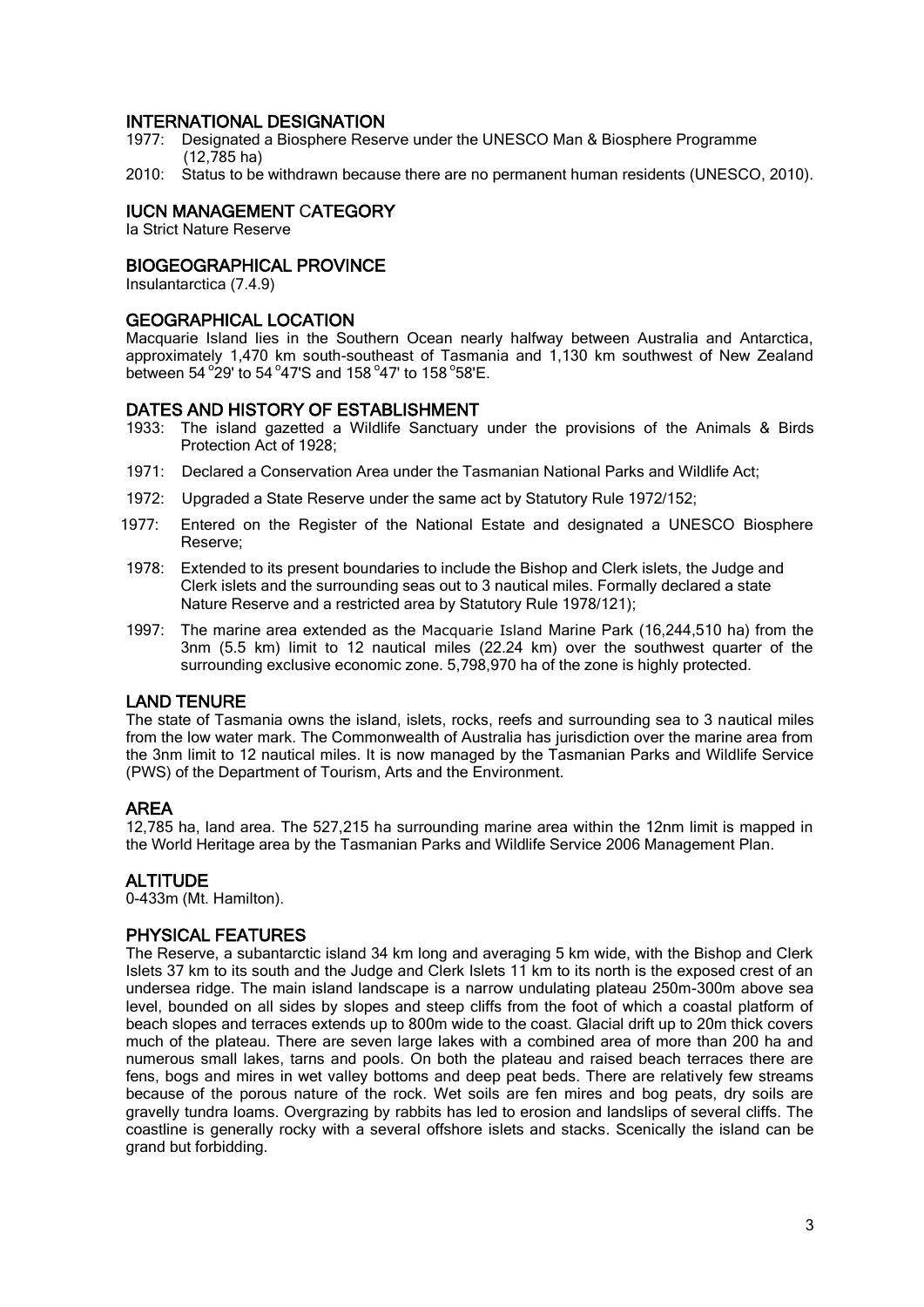The island is part of the ocean crust (ophiolite) formed in water six kilometres deep at a spreading ridge in Miocene times and raised to its present height by the pressure of the Indian-Australian plate against the Pacific plate (Christodoulu et al., 1984). It probably appeared only 600,000 years ago (Marmion, 2008) and is still rising. Globally, the MacQuarie Ridge is the best preserved section of such an oceanic crust visible above sea level which nowhere else on earth has been retrieved from such a depth. Volcanic pillow basalts with massive lava flows, basaltic dykes and sediments cover the southern four-fifths of the island (Griffin, 1982; Varne & Rubenach, 1972). The island is still seismically active, and frequent earthquakes and landslides occur. A study of coccoliths in the nanno-foramiferous ooze characteristic of ocean floor deposition between 2,000m and 4,000m deep (Varne et al., 1969), indicates that the crust was formed during the early or middle Miocene (Quilty et  $a$ ., 1973). The north of the island comprises mainly intrusive rocks apparently derived from deeper crustal levels than the southern section (Griffin & Varne, 1980; Varne & Rubenach, 1973). Dolerite dyke swarms are extensive in the north and around Lusitania and Sandell Bays in the south. Besides the dyke swarms, the northern section is composed mainly of serpentinised peridotite and gabbro masses, although there are small areas of extrusive volcanic rock. These rocks and active faults are geological evidence of sea-floor spreading and continental drift.

## CLIMATE

The island has a cold temperate oceanic climate with persistent strong winds, continual clouds and rain and a very uniform temperature range. Meteorological observations were made at the station on the Isthmus between 1911 and 1915 and from 1948 on. The mean seasonal temperatures at sea level, average  $6.6^{\circ}$ C in summer and  $3.3^{\circ}$ C in winter. The mean annual precipitation is 950mm, falling over an average of 310 days a year. Some 70% of winds are westerly to north-westerly, cloud cover averages seven-eighths in all months, and mean daily sunshine ranges from 0.6 hours in June to 3.5 hours in February (DPWH, 1991). An earthquake occurs once a year, and a severe earthquake, once a decade.

### **VEGETATION**

The flora and fauna of the site and the surrounding ocean have similarities with sea-based species in other islands of Insulantarctica. Its isolation and the short geological time since its emergence exemplify the colonization of a site by long distance dispersal and the evolution of endemic species (Marmion, 2008). The vascular flora contains at least 45 species, plus 80 moss species, 50 liverworts and some 141 species of lichen. There are 20 species of freshwater algae and at least 90 diatoms and 110 species of marine and littoral algae (Lowry et al., 1978; Ricker, 1981, 1987), Antarctic kelp *Durvillaea antarctica* being dominant (DPWH, 1991). Over 135 mushrooms, 60 cup fungi, 22 slime moulds and one false slime mould have been identified (Commonwealth of Australia, 1996). One species is listed as threatened in Tasmania. Since their introduction to the island, rabbits have modified the vegetation in most areas, overgrazing it to the point of erosion. The rabbit control programme, which started in 1978, led to rapid changes in the growth and to a lesser extent, the distribution of many vascular species, one being the recovery of tall grassland (Copson, 1984).

There are five main vegetation formations: tall tussock grassland, short tussock grassland (herbfield), fen, bog and feldmark (Selkirk et  $a$ . 1990). Tall tussock grassland up to 2m high in places provides the island's tallest vegetation cover and shelter as there are no trees or tall shrubs. It is dominated by Poa foliosa, either in pure stands or with P. cookii and/or MacQuarie Island cabbage *Stilbocarpa polaris* and has been grazed down by rabbits, allowing short grassland to spread. Short tussock grassland covers areas of the raised beach terraces and the plateau. It also grows widely on coastal slopes which may previously have been covered by tall tussock grassland associations. Mires occur on raised beach terraces, valley bottoms and some poorly drained areas on the plateau, and rush *Juncus scheuchzerioides* is dominant in many areas. Feldmark is the most widespread formation, covering approximately half of the island and occupying the most stony windexposed areas of the plateau and mountain tops. The locally endemic cushion-forming Azorella macquariensis is the dominant vascular species in its more sheltered parts but by 2009 an unexplained dieback of this species had reached 90% in places (UNESCO, 2010).

### FAUNA

With some 100,000 seals and 3-4 million penguins, the island teems with life, though the number of species is relatively low; 16 of these however are listed in the Schedules of the Tasmanian Threatened Species Protection Act 1995. There are no native terrestrial mammals and the indigenous mammals are all marine. They include southern right whale *Balaena glacialis*, kiler whale Orcinus orca, the commonest whale observed, long-fin pilot whale Globicephala melaena and rare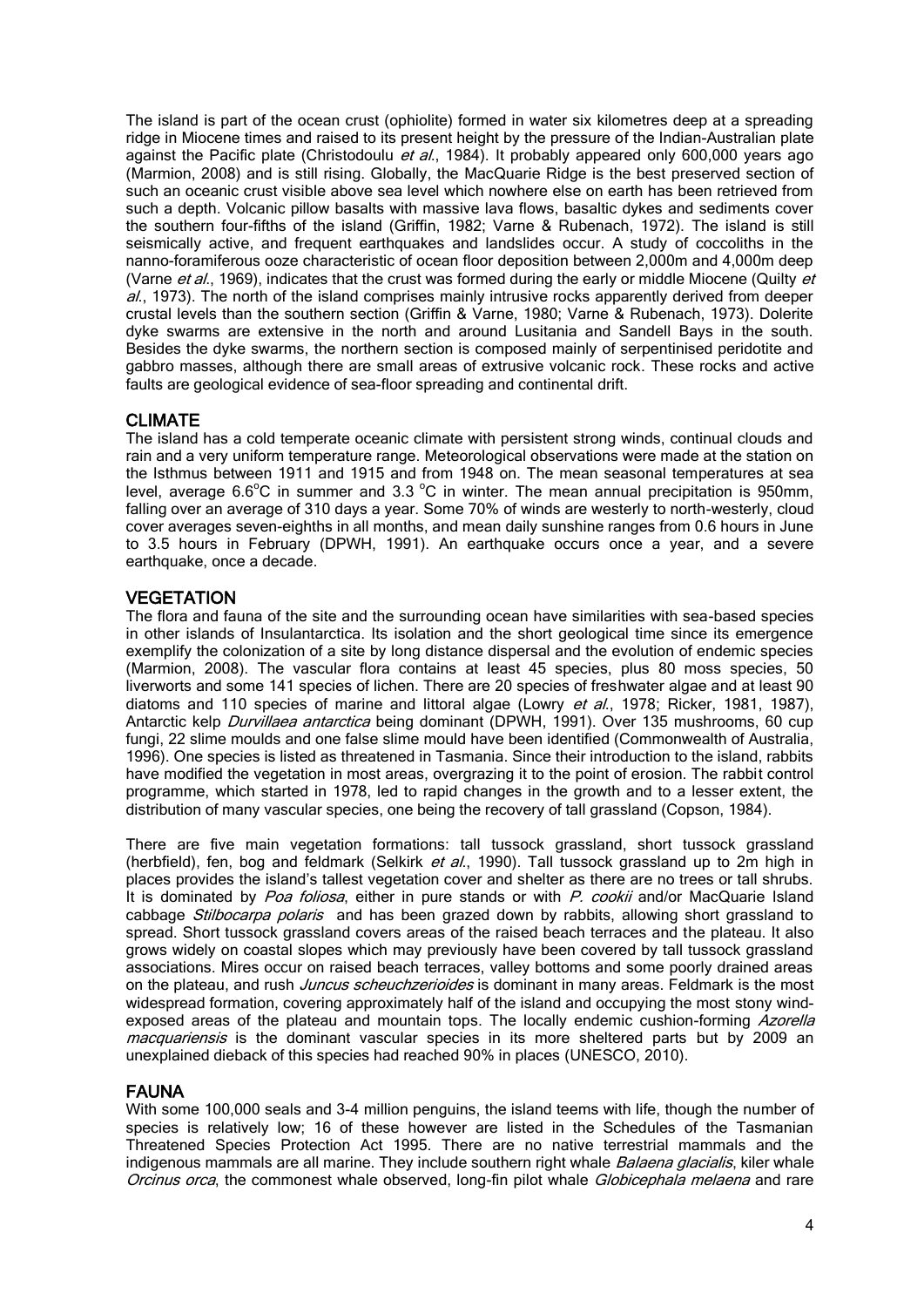sightings of sperm whale Physeter macrocephalus (VU). The only other positive whale records are southern bottlenose whale *Hyperoodon planifrons* and Cuviers beaked whale Ziphius cavirostris. Southern elephant seal *Mirounga leonina*, once widely killed off for its oil, numbered 110,000 during the mid-1950s (Carrick & Ingham, 1962). New Zealand fur seal Arctocephalus forsteri, sub-Antarctic fur seal A. tropicalis and Antarctic fur seal A. gazella all occur having recovered from the destruction of the 19th century sealing industry. But the indigenous fur seal, of unknown species, was early exterminated (Cumpston, 1968). Leopard seal *Hydrurga leptonyx* and the occasional New Zealand sea lion Phocarctos hookeri (VU) visit each winter and spring. Weddell seal Leptonychotes weddellii and crabeater seal *Lobodon carcinophagus* are very rare vagrants from the south.

Four species of introduced mammal still survive. In 1978 the over wintering population of European rabbit *Oryctolagus cuniculus*, imported in the 1870s for food, was estimated at 150,000 (Copson et  $a$ .,1981), but in 1978 myxomatosis was introduced with an initial overall reduction of more than 50% and in some areas of over 90% (Brothers et al., 1982). In 1993 the rabbit population was estimated at less than 10,000 (PSW) and the number of feral cats *Felis catus* in 1997 was about 100. But the latter had a disastrous effect on some of the smaller burrowing birds (Jones, 1977; Brothers, 1985) and were therefore eradicated during the 2000s which led to an explosion of the rabbit population which by 2005 was estimated at 148,200 (UNESCO, 2010). House mouse Mus musculus and ship rat Rattus rattus both became established on the island in the 19th century (Cumpston, 1968), the numbers of rats decreasing as their tall grassland shelter was grazed down by rabbits, and increasing on its recovery.

Sixty-seven species of birds are recorded at Macquarie Island: 25 breeding species, four probably breeding and 38 non-breeding species The breeding bird fauna includes four penguins, four albatrosses, fourteen petrels, two ducks, two passerine, one species each of rail, skua, gull, tern, and an endemic sub-species of imperial shag Phalacrocorax atriceps purpurascens, estimated at 660 pairs (Brothers, 1985). Two endemic sub-species became extinct in the 19th century: banded rail Rallus phillippensis macquariensis and red-fronted parakeet Cyanoramphus novaezelandiae erythrolis; and three species of introduced domestic poultry are no longer on the island.

Penguins are the most numerous breeding birds on the island. King penguin Aptenodytes patagonicus has recovered dramatically from their slaughter for oil in the 19th century, and the population, estimated at 400,000 in 1989 is protected and still expanding (Rounsevell & Copson, 1982; Scott, 1994); there is a huge colony at Lusitania Bay. The island's endemic royal penguin Eudyptes schelegli (VU) has a breeding population of 850,000 in 57 colonies (Copson & Rounsevell, 1987); the southern rockhopper penguin E. chrysocome (VU) breed in medium to large colonies with a total population of 500,000 breeding pairs (Rounsevell & Brothers, 1984); and the gentoo penguin Pygoscelis papua papua population is about 5,000 breeding pairs (Robertson, 1986).

There are 500-700 pairs of light-mantled albatross *Phoebetria palpebrata* (PWS, 1993) and three other albatross species, wandering *Diomedea exulans* (VU), black-browed Thalassarche melanophrys (EN) and grey-headed albatross T. chrysostoma (VU) occur in lower numbers. No native passerines have been recorded, but redpoll Acanthis flammea and common starling Sturnus vulgaris are both widespread and common. Weka Gallirallus australis scotti (VU) were introduced from New Zealand in the mid 1800s as a source of food for the sealers (Cumpston, 1968). They probably contributed significantly to the extinction of the endemic sub-species of land rails and parakeets (Taylor, 1979). The number of fish recorded around the island is 12 benthic and 21 pelagic species (Williams, 1988). Of some 27 species of marine mollusc 64% are endemic (Dell, 1964). The island's fauna has probably less than 300 species of terrestrial invertebrates, approximately 10 percent endemic with a few others doubtfully so (Greenslade, 1990). An annotated checklist of mammals, birds and fish is given in DPWH (1991), and of mammals and birds is given in Commonwealth of Australia report (1996).

### CONSERVATION VALUE

The major purpose of the state reserve was the conservation and protection of its flora, fauna, natural beauty and as the earth's best preserved fragment of ocean crust above sea level. The Reserve lies within a Conservation International-designated Conservation Hotspot, a WWF Global 200 Eco-region and is a UNESCO Biosphere Reserve.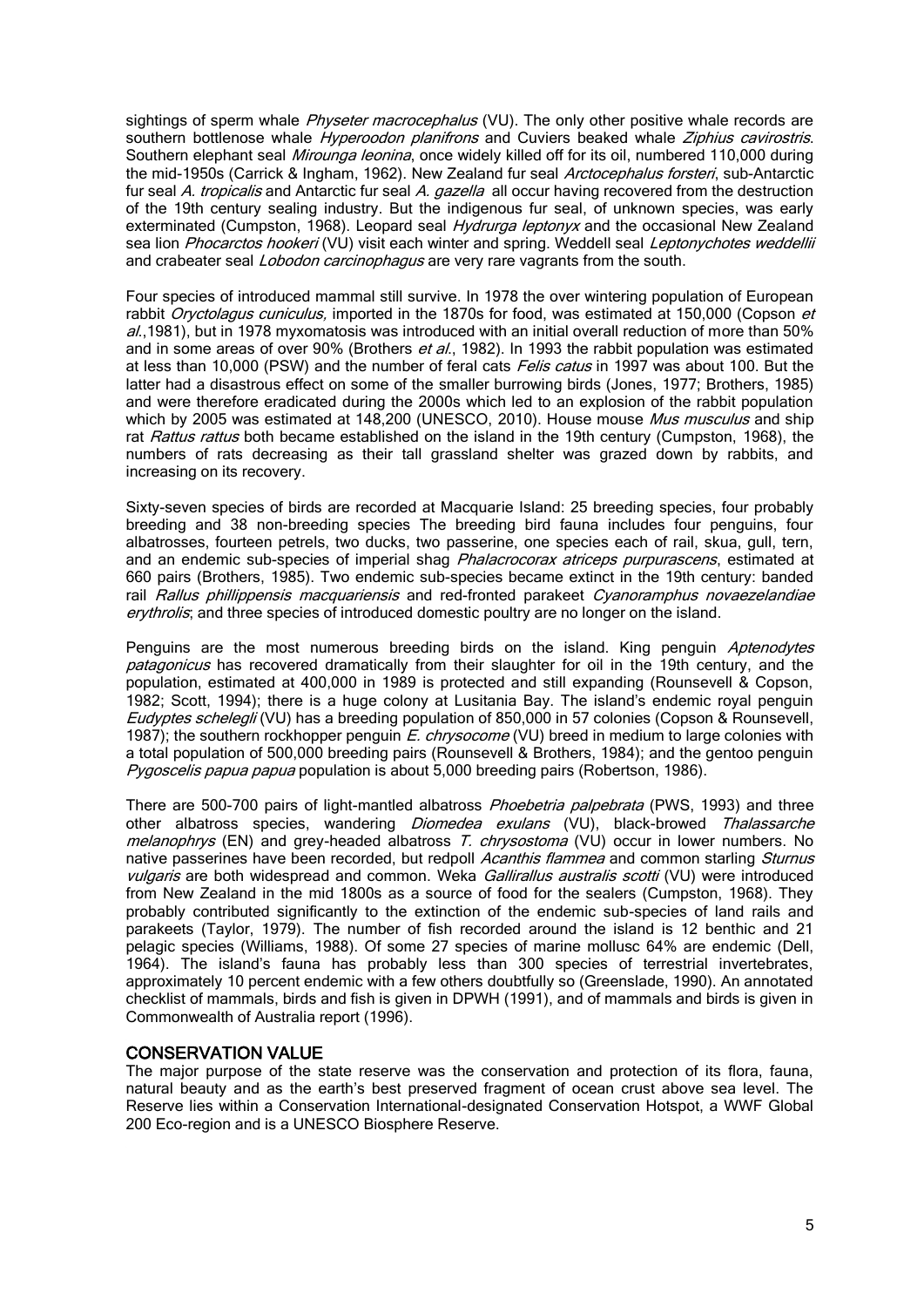## CULTURAL HERITAGE

Sealers discovered the island in 1810 and visited and lived on it intermittently throughout the 19th century. They exterminated the endemic fur seals for their pelts within ten years of the island being discovered and greatly reduced the elephant seal population by 70 percent within 20 years, rendering it down for oil. Gangs came in 1870 to exploit the king and royal penguin populations, also for oil, almost eliminating the former. The sealers also brought exotic mammals which caused the extinction of the two endemic subspecies of land birds, and they left many small industrial sites behind. In the 2006 Management Plan conservation of the historic cultural heritage is given high priority. This tradition of exploitation ended after the establishment in 1919 of the scientific station by Douglas Mawson, who campaigned for the island's present protected status. The island's name commemorates the governor of New South Wales at the time it was discovered.

### LOCAL HUMAN POPULATION

In recent years the Australian National Antarctic Research Expedition (ANARE) station on the Isthmus has been staffed by 15-20 overwintering personnel from the Department of Environment & Land Management, though over the summer periods the number can double. Temporary influxes of over 100 people may occur when supply or tourist ships visit the island (DPWH, 1991). There are no other inhabitants. The toothfish fishery is important offshore.

### VISITORS AND VISITOR FACILITIES

The first tourists arrived in 1968 and today a limit of 750 tourists per year is allowed by the state Parks & Wildlife Service, though between 1990 and 2005, the average annual number of visitors was 334. The only access is by sea - some eight ships and yachts call per year - (Potter, 2007) and most of the island is closed so as not to disturb the wildlife. There are three Tourism Management Areas: the Isthmus near the Research Station, Sandy Bay, and Lusitania Bay for viewing the wildlife. Visits are now by permit only, with care taken not to import any pathogens. Guidelines for tourism operations are based on the regulations of the Tasmanian National Parks & Wildlife Reserves Regulations. Visitors must be ship-based and walkways and viewing platforms provide protection against erosion.

### SCIENTIFIC RESEARCH AND FACILITIES

The first scientific visitor was the Russian von Bellingshausen in 1820. Scientists and Antarctic expeditions in the late 19th and early 20th centuries made small collections. Mawson established the first research station in 1911 which became permanent in 1948. The meteorological station established then has maintained records and an ozone measuring regime ever since. Other studies have covered geophysics and earth science, meteorology and atmospheric monitoring. An active programme is conducted under the auspices of ANARE by a permanent staff with visiting university and government scientists. Research on the Reserve is very wide-ranging and encompasses global monitoring programs. It provides a base for gathering valuable long-term data over a broad range of disciplines to compare with those of other stations in the Southern Ocean, especially the status of wide-ranging species and thus the health of the oceans in which they forage, linking the findings with those from other breeding locations (Marmion, 2008). Research has focused on seabird and mammal ecology, their distribution and abundance, the state and status of albatross, penguin and seal species, and in association, the causes of erosion, the effects and control of introduced animals and human biology. The monitoring of alien species during and after the eradication campaign, with the use of 28 rabbit exclusion plots, is important to help secure the future of nesting seabird populations. Equally important are trials monitoring the success of mitigating measures to lessen the effects of long-line fishing on seabirds (UNESCO, 2010).

The Research Station comprises over 40 buildings and smaller structures housing scientific equipment and experiments. Proposals to carry out scientific research programs are considered by several committees, including the Macquarie Island Advisory Committee (MIAC) which liaises between the Department of Parks, Wildlife & Heritage and other organisations. The Antarctic Division of the Federal Department of the Arts, Sport, Environment, Tourism & Territories which owns the Station and has supported much of the work, reduced its mission in 2007. This may encourage a change of patronage. Both the Bureau of Meteorology and the international geological community are to continue their research and monitoring programs; and educational tourist interest in the Reserve will probably grow in future. A comprehensive bibliography is provided in DASETT (1991).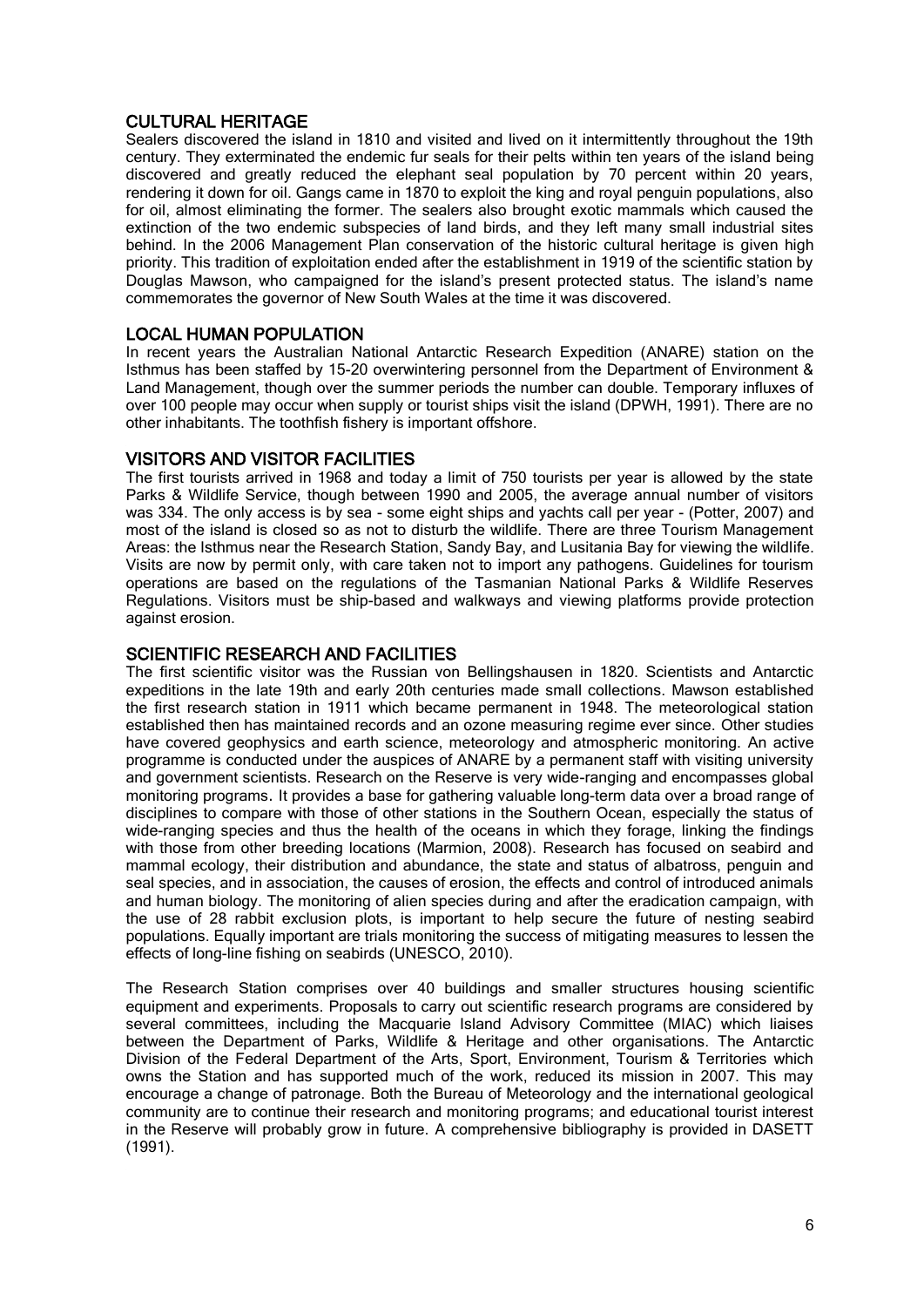### MANAGEMENT

Until 2007 daily administration was by the ANARE station leader, an employee of the Antarctic Division of the national Department of Tourism, Arts & Environment (formerly the Department of the Arts, Sport, the Environment, Tourism & Territories, DASETT) who was made an honorary Parks Service ranger during his stay in the Reserve (DPWH, 1991). The position is now held by the Parks & Wildlife Service of the Tasmanian Department of Environment & Land Management. The Australian Antarctic Division is reducing its logistical support which will be replaced from other sources. Legislation relevant to the island totals 18 Australian Government acts and seven Tasmanian State Government acts, listed in DASETT (1991).

A revised management plan was adopted in 2006 (PWS, 2006). To protect the natural and historical values of the Reserve, repair past damage to vegetation and soils and encourage research, it was declared a restricted area under the National Parks and Reserves Management Act of 2002. The plan establishes three management zones. The first zone covers the research station; the second covers the rest of the island and adjacent sea stacks; the third covers the seas to the 3-km limit of state waters from low-water mark, including the Bishop and Clerk Islets, and Judge and Clerk Islets. Special Management Areas such as the islets and the Caroline Cove/southern peaks may be designated in any zone to preserve them as nearly undisturbed as possible and to control human access especially during the breeding season. Tourism is allowed for in the management plan, limited to the carrying capacity of the island and its wildlife.

### MANAGEMENT CONSTRAINTS

Alien vertebrates have been and remain the main threat to native species. The relationships between the two faunas are complex and difficult to assess. Programs to eradicate introduced species are regularly undertaken with considerable success as with the weka which no longer exists on the island. Rabbits have been the worst threat, causing widespread vegetation change though providing abundant prey for cats and the main native predator, the great skua Stercocarius skua lonnbergi. These decline as a result of rabbit control and turn to preying on native burrowing birds (Copson & Whinam, 2008; PWS, 1994). However, the successful eradication of cats in 2000 led to an explosion in the rabbit population which severely degraded the grassland habitat of breeding albatrosses. After long delay, the Federal and State governments undertook in 2007 to jointly fund a \$24.6 million Macquarie Island Pest Eradication Project based on the successful Campbell Island rat eradication program, to eliminate rabbits, rats and mice from the island, starting with a poison-drop in 2010, and pest hunting with trained dogs. By 2008 the rabbit population had been brought down to 79,700 (UNESCO, 2010).

Parts of the nominated area such as the Bishop and Clerk Islets, Judge and Clerk islets and the surrounding seas have remained in pristine condition (DASETT, 1991). Increased human activity on the island, through the maintenance of the ANARE station and tourist visits, has brought the inevitable though limited environmental impacts such as waste disposal, walking tracks and the introduction of alien pests and seeds. The Tasmanian Department of Parks, Wildlife & Heritage and the Antarctic Division have established and formalised management procedures to deal with these threats (PWS, 2006). Strict and detailed regulations govern quarantining to guard against the accidental introduction of alien species (Potter, 2007).

### **STAFF**

The Tasmanian Parks & Wildlife Service usually has between one and three authorised officers working in the area throughout the year. These may be rangers, technical officers, scientific officers or wildlife management officers carrying out research and management programmes. Maintenance, communication and logistical support staff have been provided by the Antarctic Division.

### BUDGET

This was estimated at A\$4.7 million (US\$3,550,000) for the period between July 1995 and June 1996. The 2007-2014 rabbit and rodent eradication program alone is budgeted at A\$24.6 million (US\$19 million) (Antarctic Division of DASETT, 2008).

### LOCAL ADDRESSES

Parks & Wildlife Service, GPO Box 44A, Hobart, Tasmania 7001 (Macquarie Island and sea to 3 nm) Government of Australia, Canberra (for the marine area from 3-12 nautical miles).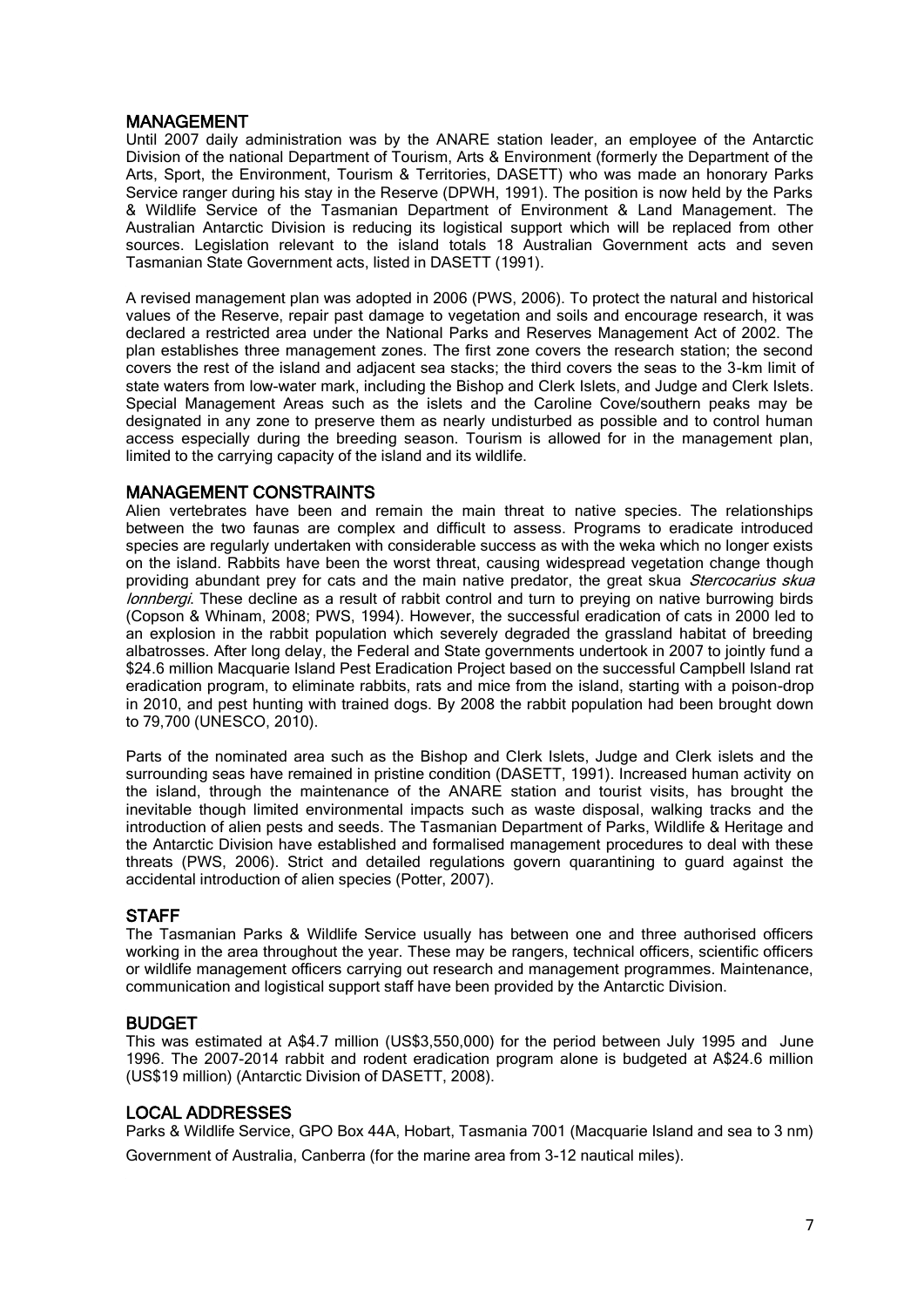### **REFERENCES**

The principal source for the above information was the original nomination for World Heritage status.

Banks, M. & Smith, S. (eds) (1988). Macquarie Island. Papers and Proceedings of the Royal Society of Tasmania, Vol.122 No.1 (30 papers presented at the Macquarie Island Symposium, Hobart, 1987)

Brothers, N. (1985). Breeding biology, diet and morphometrics of the King shag, *Phalacrocorax* albiventer purpurascens, at Macquarie Island. Australian Wildlife Research 12: 81-94.

Brothers, N. & Skira, I. (1984). The weka on Macquarie Island. Notornis 31:145-154.

Carrick, R. (1956). The wildlife of Macquarie Island. Australian Museum Magazine 12 (8): 255-260.

Carrick, R. & Ingham, S. (1962). Studies on the southern elephant seal, *Mirounga Leonina* (L). V. Population dynamics and utilisation. CSIRO Wildlife Research 7: 198-206.

Christodoulou, C., Griffin, B. & Foden, J. (1984). The Geology of Macquarie Island. ANARE Research Notes 21.

Commonwealth of Australia (1996). MacQuarie Island. Nomination by the Government of Australia for inscription on the World Heritage List. 96 pp. + Annexes. [Contains a comprehensive bibliography]

Copson, G. (1984). An Annotated Atlas of the Vascular Flora of Macquarie Island. ANARE Research Notes 18. 70 pp.

--------------- (1988). The status of the black-browed and grey-headed albatrosses on Macquarie Island. Proceedings Royal Society of Tasmania 122(1): 137-141.

Copson, G. & Rounsevell, D. (1987). The Abundance of Royal Penguins (Eudyptes schlelgii, Finsch) Breeding at Macquarie Island. ANARE Research Notes 41.

Copson G & Whinam, J. (2008). Review of ecological restoration programme on subantarctic Macquarie Island: Pest management progress and future directions. *Ecological Management &* [Restoration,](http://www3.interscience.wiley.com/journal/117981119/home) 9: 2.

Cumpston, J. (1968). Macquarie Island. ANARE Scientific Reports Series A (1): 93. 330 pp.

DASETT (1991). Nomination of Macquarie Island by the Government of Australia for Inscription on the World Heritage List. Prepared by the Department of the Arts, Sport, the Environment, Tourism & Territories. Canberra. 79 pp.

DEST (1996). Nomination of Macquarie Island by the Government of Australia for Inscription on the World Heritage List. Prepared by the Department of the Arts, Sport & Territories. Hobart. 96 pp.

DPWH (1991). Macquarie Island Nature Reserve Management Plan 1991. Department of Parks, Wildlife and Heritage, Tasmania. 57 pp.

Dell, R. (1964). Macquarie and Heard Islands' mollusca. Rec. Dominion Museum 4: 267-301.

Gillham, M. (1967). Subantarctic Sanctuary. Reed, Sydney.

Griffin, B. (1982). Igneous and Metamorphic Petrology of Lavas and Dykes of the Macquarie Island Ophiolite Complex. Ph.D. thesis. University of Tasmania.

Griffin, B. & Varne, R. (1980). The Macquarie Island ophiolite complex: mid-tertiary oceanic lithosphere from a major ocean basin. Chemical Geology 30: 285-308.

Hilton-Taylor, C. (compiler) (2008). *IUCN Red List of Threatened Species*. IUCN, Cambridge, U.K.

Holdgate, M. & Wace, N. (1961). The influence of man on the floras and faunas of southern islands. Polar Record 10 (68): 473-493.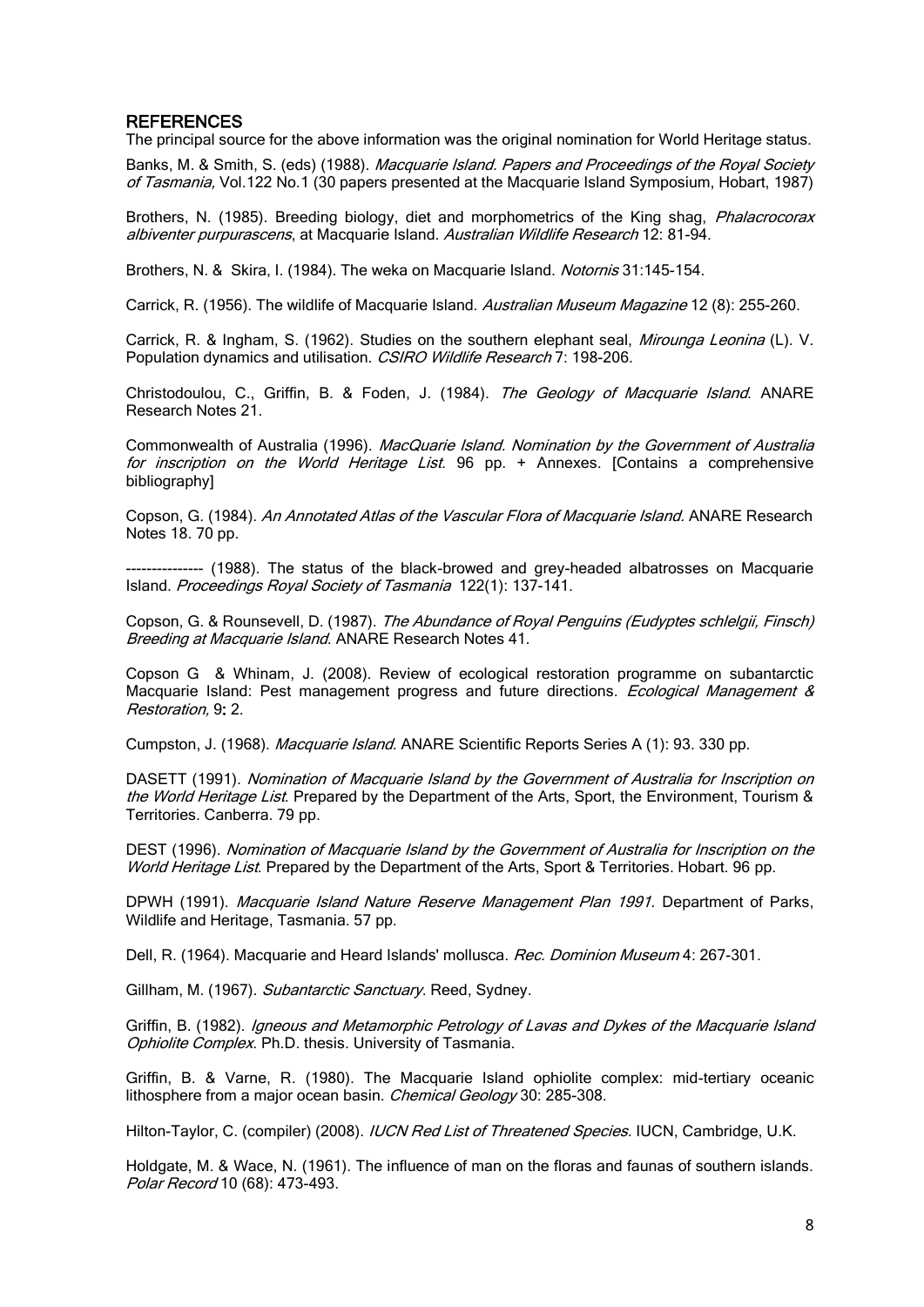Jones, E. (1977). Ecology of the feral cat, *Felis catus* (L.), (Carnivora: Felidae), on Macquarie Island. Australian Wildlife Research 4: 249-262.

-------------. (1980). A survey of burrow-nesting petrels at Macquarie Island based upon remains left by predators. Notornis 27(1): 11-20.

Jones, E. & Skira, I.J. (1979). Breeding distribution of the great skua at Macquarie Island in relation to numbers of rabbits.  $Emu$  79(1): 19-23.

Kerry, K. & Colback, G. (1972). Following the band! Light-mantled sooty albatrosses on Macquarie Island. Australian Bird Bander 10: 61-62.

King, J. (1964). Seals of the World. British Museum (Natural History). London.

Law, P. & Bunstall, T. (1953). Macquarie Island. ANARE Interim Reports No. 14.

Lowry, J. Horning, D.,Poore, G. & Ricker, R. (1978). The Australian Museum Macquarie Island Expedition, Summer 1977-78. The Australian Museum Trust.

Lugg, D.,Johnstone, G. & Copson, G. (1978) The outlying islands of Macquarie Island. The Geographical Journal 144: 277-287.

Marmion, I. (2008). UNESCO-MAB Biosphere Reserve Information. Australia. MacQuarie Island. Parks & Wildlife Service, Tasmania.

Parks & Wildlife Service of Tasmania (PWS)(1993). One of the Wonder Spots of the World. MacQuarie Island Nature Reserve. Tasmanian Department of Environment & Land Management, Hobart. 36 pp.

---------- (1994). Rabbits and Vegetation - their Future on MacQuarie Island. Tasmanian Department of Environment & Land Management, Hobart .12 pp.

---------- (2006). Macquarie Island Nature Reserve and World Heritage Area Management Plan 2006. Department of Tourism, Arts and Environment, Tasmania.

Potter, S. (2007). The quarantine protection of Sub-Antarctic Australia: Two islands, two regimes. Island Studies Journal, Vol.2 (2 ): 177-192.

Quilty, P., Rubenach, M. & Wilcoxon, J. (1973). Miocene ooze from Macquarie Island. Search 4: 163-164.

Ricker, R. (1981). Macquarie Island: a blend of cold temperate, subantarctic and Antarctic seaweeds. Eighth International Biological Congress Abstracts: 186.

Robertson, G. (1986). Population size and breeding success of the gentoo penguin *Pygoscelis* papua at Macquarie Island. Australian Wildlife Research 13(4): 583-587.

Rounsevell, D. (1984). Summary of biological research on Macquarie Island 1971-82. Tasmanian Naturalist 78: 6-7.

Rounsevell, D. & Brothers, N. (1984). The status and conservation of seabirds at Macquarie Island. In Croxhall, J., Evans, P. & Schreiber, R. (eds.), Status and Conservation of the World's Seabirds. ICBP Technical Publication No. 2. ICBP, Cambridge, UK. Pp. 587-592.

Rounsevell, D. & Copson, G. (1982). Growth rate and recovery of a king penguin, Aptenodytes patagonicus, population after exploitation. Australian Wildlife Research 9: 519-525.

Selkirk, P., Seppelt, R. & Selkirk, D.(1990). Subantarctic Macquarie Island: Environment and Biology. Cambridge University Press. 285 pp.